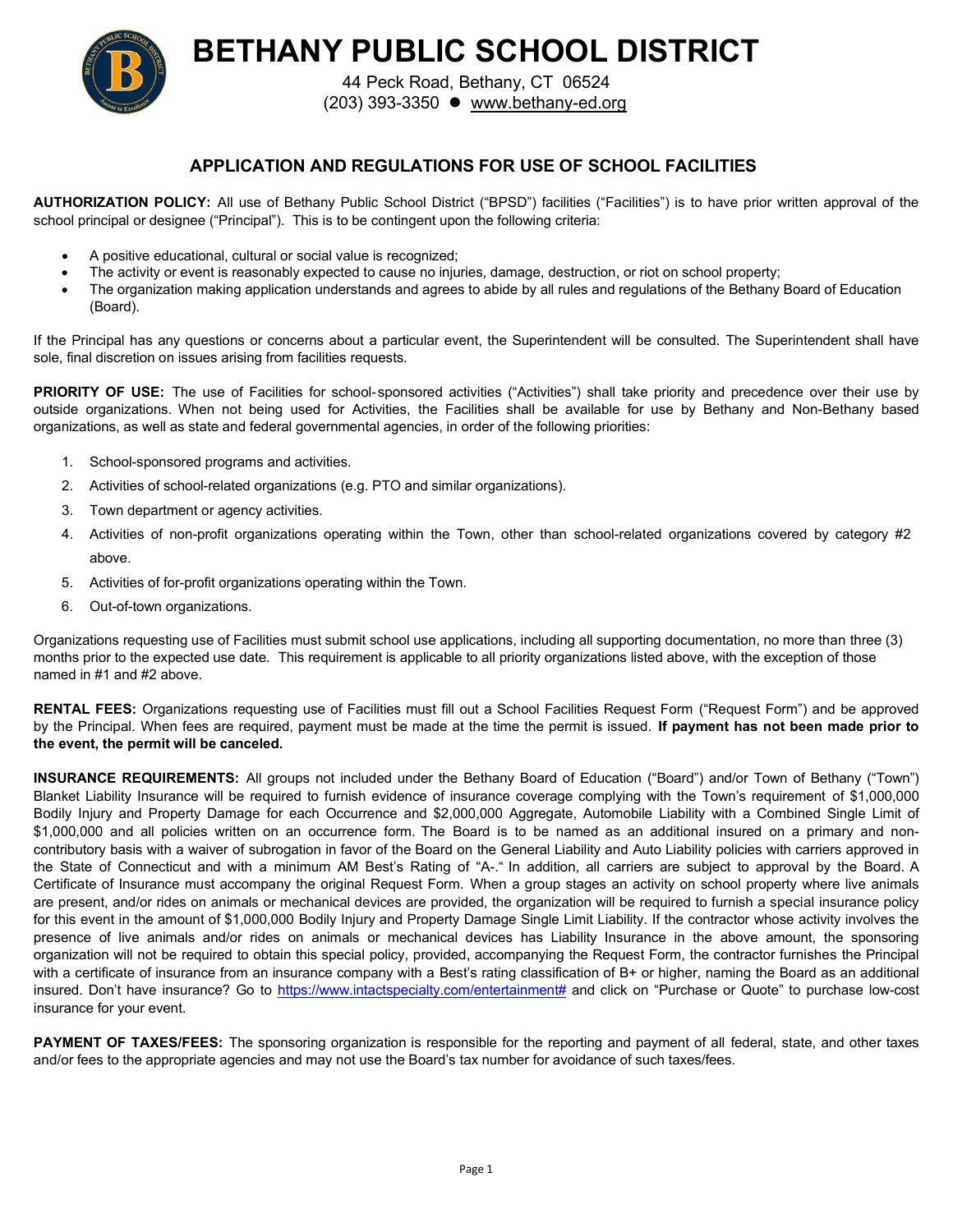**SUPERVISION:** Adequate supervision of the activity, the participants, and the audience, as well as the care of the facilities, is the responsibility of the organization sponsoring the event. The organization using the Facility must designate a supervisor(s), **who must be present before** anyone can enter the Facility for the event and who must remain until all participants have vacated the Facility in order to avoid additional charges. The supervisor(s) will ensure only approved areas are used. Permission must be obtained to move school equipment, other than school furniture (e.g. tables, chairs). The organization is responsible for the return of all school equipment and furniture to its original location.

**TOBACCO PRODUCTS, ALCOHOL,** or any unauthorized or illegal substance is not allowed in or on Facilities. In addition, advertising or decorations promoting them are not permitted. **FOOD/BEVERAGES** are only allowed in designated areas as determined by the Principal. FIRE SAFETY REGULATIONS must be complied with by the organization. **GAMES OF CHANCE** (e.g. bingo, gambling) are not allowed in or on Facilities.

**CUSTODIAL SERVICES:** The Facilities Manager and the Principal will determine if a custodian is required for the event. In general, if the organization is using the Facility during the normal custodial shift, no fee for custodial time will be chargeable to the organization, provided no extra custodial services are generated. If custodial services are required during an event, the custodian will be available to the organization and will remain in the general area being used by the event. Such custodian must be on duty until the event has concluded and the necessary cleanup has been completed. Custodians will be paid at their normal hourly rate in effect on the date of the event. Custodial fees will be paid by the sponsoring organization. Custodians will NOT be required to move scenery, load and unload vehicles, pack and unpack equipment or move musical instruments. Custodians are responsible for setting up equipment provided by the school, cleaning, sweeping, and other routine housekeeping chores only.

**KITCHEN SERVICES:** The kitchen is available for use upon application and approval by organized groups. At least one (1) member of the kitchen staff must be in attendance to aid in the proper use of equipment and to supervise the cleanup following the preparation and consumption of food. The fee for the kitchen worker will be paid for by the organization using the kitchen. Arrangements for use of the kitchen must be made by the organization, through the Principal's office and Cafeteria Manager.

**POLICE AND FIRE DEPARTMENT SERVICES:** Each organization using the facilities shall be responsible for hiring and paying public safety personnel as required by law. It is the organization's responsibility to make these arrangements for services directly with the police and/or fire departments. Proof of notification must be provided to the Principal at least one week before the event.

**PROPER PARKING:** The sponsoring organization assumes responsibility for the proper parking of cars. Fire lanes and handicapped spaces are to be honored.

**GYMNASIUM:** Appropriate footwear must be worn by all persons who use the gymnasium for athletic purposes. No food or beverages are allowed in the gymnasium.

**DAMAGES:** The person(s)/organizations(s) making application for use of the Facilities must indemnify the Board for any damage to or loss of any school property or equipment caused by any person or persons as a result of the use of the facilities.

**CANCELLATION BY THE ORGANIZATION:** In the event of cancellation, the office of the Principal shall be advised as soon as possible, but no later than four (4) hours prior to the time the event was scheduled to begin. The Principal shall notify the Superintendent's Office of any cancellation involving a fee or labor payment. In the event of a cancellation during an evening, weekend, or other time that school is not in session, cancellation notifications must be directed to the Facilities Manager or designee.

**CANCELLATION BY THE SCHOOL:** All Request Forms are issued with the understanding that school activities subsequently scheduled may take precedence in the use of the Facility. Cancellation of an Activity requires approval of the Principal or designee unless an emergency exists.

**REFUND IN CASE OF CANCELLATION:** In the event of a cancellation by the organization or the school, a refund will be made if no expenses have been incurred on behalf of the organization or school. **If the school is closed due to inclement weather, equipment** failures, safety concerns, or any other unforeseen reason, the Facility use is automatically canceled, unless authorized by the Superintendent or designee. Additional charges will be passed onto the requestor. All prepaid fees will be refunded when the event is canceled.

**USE DENIAL:** Facilities use shall be denied if the provisions of this policy are not met. In addition, use may be denied if it is to be judged that the use of the Facilities may produce undue wear and tear on the Facilities, may be detrimental to the public image of the BPSD, or may not be in the best interests of the Board, BPSD or Town.

**VIDEO SURVEILLANCE:** Areas of facilities are equipped with video surveillance.

Form 1330 - Regulation Approved: December 9, 2015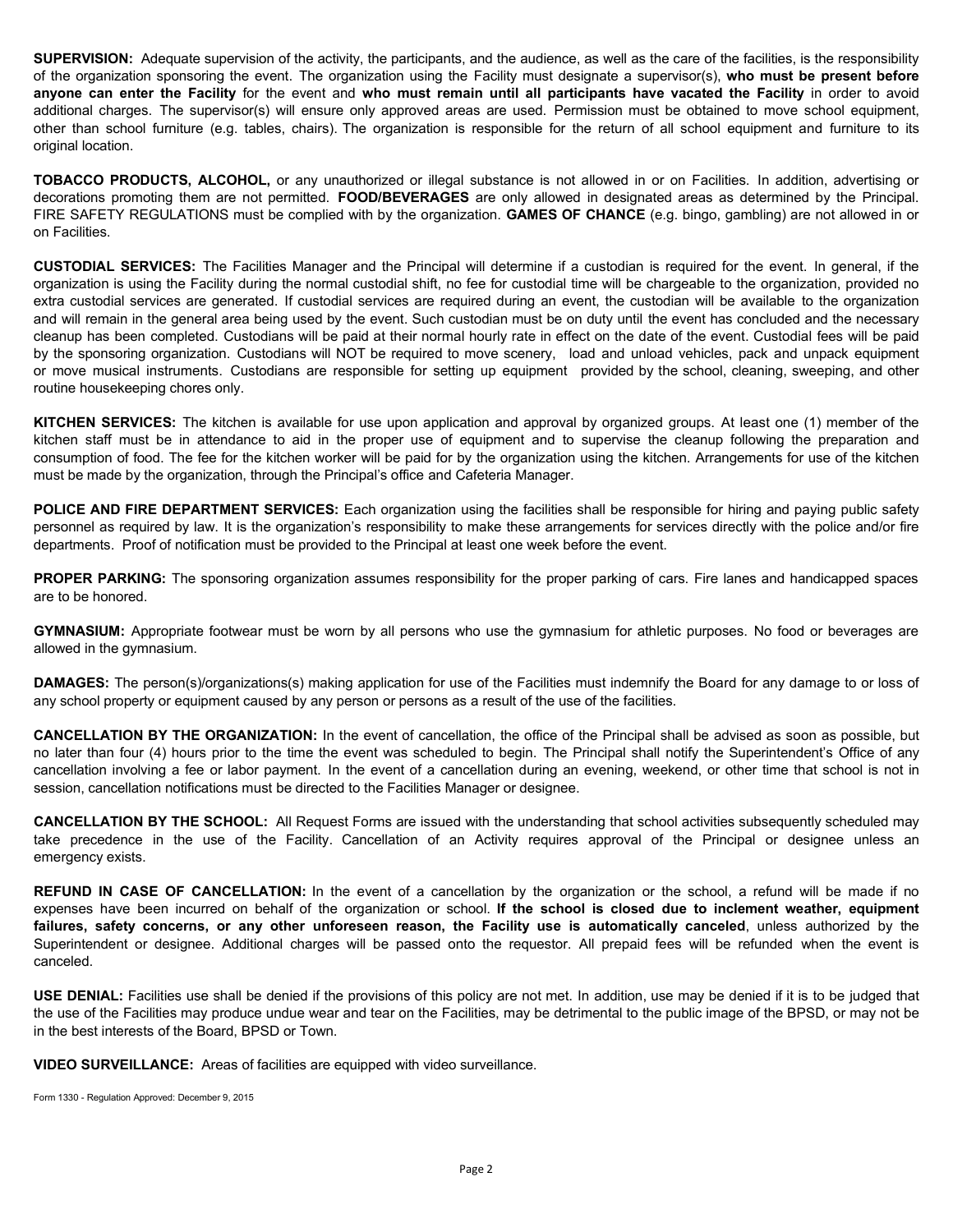| <b>BETHANY PUBLIC SCHOOL DISTRICT</b><br>44 Peck Road, Bethany, CT 06524<br>(203) 393-3350 ● www.bethany-ed.org                                                                                                                                   |                                                                                           |                                                                                            |                            |                       |       |  |  |  |
|---------------------------------------------------------------------------------------------------------------------------------------------------------------------------------------------------------------------------------------------------|-------------------------------------------------------------------------------------------|--------------------------------------------------------------------------------------------|----------------------------|-----------------------|-------|--|--|--|
| <b>SCHOOL FACILITIES REQUEST FORM</b>                                                                                                                                                                                                             |                                                                                           |                                                                                            |                            |                       |       |  |  |  |
| <b>GENERAL INFORMATION</b><br><b>Organization Requesting Use:</b>                                                                                                                                                                                 |                                                                                           |                                                                                            |                            |                       |       |  |  |  |
| Application Date:                                                                                                                                                                                                                                 |                                                                                           |                                                                                            | School Sponsored Activity? | Yes<br><b>No</b>      |       |  |  |  |
| NOTE: SMOKING AND THE USE OF ALCOHOLIC BEVERAGES OR ILLEGAL DRUGS ARE PROHIBITED ON SCHOOL PREMISES.<br>All required permits must be in order 15 days prior to the event and payment is expected one week before the scheduled date of the event. |                                                                                           |                                                                                            |                            |                       |       |  |  |  |
| Date(s) of Use                                                                                                                                                                                                                                    | Open Building Time                                                                        | <b>Event Start Time</b>                                                                    |                            | <b>Event End Time</b> |       |  |  |  |
|                                                                                                                                                                                                                                                   | AM PM                                                                                     |                                                                                            | AM PM                      |                       | AM PM |  |  |  |
|                                                                                                                                                                                                                                                   | AM PM<br>Approximate number of people expected at event: ________________________________ | All participants must exit the building no later than 30 minutes after the event end time. | AM PM                      |                       | AM PM |  |  |  |
| PERSON RESPONSIBLE FOR EVENT                                                                                                                                                                                                                      |                                                                                           |                                                                                            |                            |                       |       |  |  |  |
| Name:                                                                                                                                                                                                                                             |                                                                                           |                                                                                            |                            |                       |       |  |  |  |
| Address:                                                                                                                                                                                                                                          |                                                                                           |                                                                                            |                            |                       |       |  |  |  |
| Home Phone:                                                                                                                                                                                                                                       |                                                                                           |                                                                                            |                            |                       |       |  |  |  |
| Cell Phone:                                                                                                                                                                                                                                       |                                                                                           |                                                                                            |                            |                       |       |  |  |  |
| Email Address:                                                                                                                                                                                                                                    |                                                                                           |                                                                                            |                            |                       |       |  |  |  |
|                                                                                                                                                                                                                                                   | <b>INSURANCE - A Certificate of Insurance is required</b>                                 |                                                                                            |                            |                       |       |  |  |  |
| Attached                                                                                                                                                                                                                                          | $\Box$ On File                                                                            |                                                                                            |                            |                       |       |  |  |  |
| <b>EQUIPMENT TO BE SET UP</b>                                                                                                                                                                                                                     |                                                                                           |                                                                                            |                            |                       |       |  |  |  |
|                                                                                                                                                                                                                                                   | # of Chairs ______________ # of Tables __________                                         | Podium<br>Microphone                                                                       |                            |                       |       |  |  |  |
| Other                                                                                                                                                                                                                                             |                                                                                           |                                                                                            |                            |                       |       |  |  |  |
| <b>AREAS TO BE USED</b>                                                                                                                                                                                                                           |                                                                                           |                                                                                            |                            |                       |       |  |  |  |
|                                                                                                                                                                                                                                                   | <b>First Priority</b>                                                                     | <b>Second Priority</b>                                                                     |                            | <b>Third Priority</b> |       |  |  |  |

|                                           | <u>First Priority</u><br><b>School Sponsored or School-</b><br><b>Related Organizations</b> | <u>Second Priority</u><br><b>Town Activities</b><br>Non-Profit/Non-School Related<br><b>Organizations</b> | <u>Third Priority</u><br>For-Profit Organizations within the Town<br><b>Out-of-Town Organizations</b> |
|-------------------------------------------|---------------------------------------------------------------------------------------------|-----------------------------------------------------------------------------------------------------------|-------------------------------------------------------------------------------------------------------|
| Entire School                             | No Rental Fee                                                                               | \$25 for first four (4) hours,<br>\$10 each additional hour                                               | \$50 for first four (4) hours,<br>\$15 each additional hour                                           |
|                                           |                                                                                             | <b>Custodial Fees</b>                                                                                     | <b>Custodial Fees</b>                                                                                 |
| Classroom(s)<br>Room #                    | No Rental Fee                                                                               | \$25 for first four (4) hours,<br>\$10 each additional hour                                               | \$50 for first four (4) hours,<br>\$15 each additional hour                                           |
|                                           |                                                                                             | <b>Custodial Fees</b>                                                                                     | <b>Custodial Fees</b>                                                                                 |
| Gymnasium (circle one)<br>Entire<br>North | No Rental Fee                                                                               | \$25 for first four (4) hours,<br>\$10 each additional hour                                               | \$50 for first four (4) hours,<br>\$15 each additional hour                                           |
| South<br><b>Maximum Capacity: 300</b>     |                                                                                             | <b>Custodial Fees</b>                                                                                     | <b>Custodial Fees</b>                                                                                 |
| Cafeteria<br><b>Maximum Capacity: 225</b> | No Rental Fee                                                                               | \$25 for first four (4) hours,<br>\$10 each additional hour                                               | \$50 for first four (4) hours,<br>\$15 each additional hour                                           |
|                                           |                                                                                             | <b>Custodial Fees</b>                                                                                     | <b>Custodial Fees</b>                                                                                 |

 $\overline{\phantom{a}}$